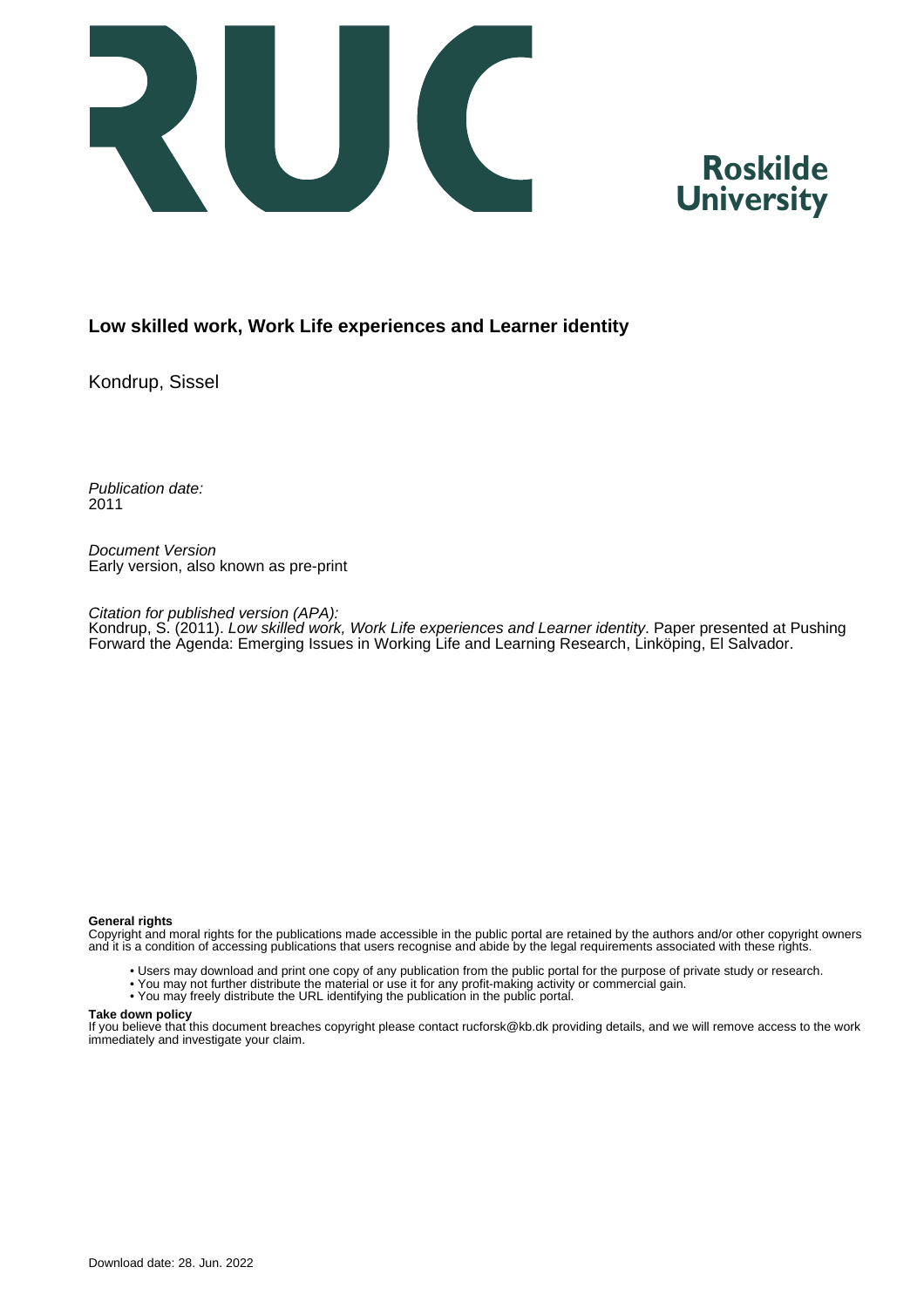**Paper written for: 1st International Seminar in ESREA Network**

# Working Life and Learning

Sissel Kondrup, PhD student, Graduate School in Lifelong Learning Institute for Psychology and Educational Science Roskilde University, Denmark

# **Low skilled work, Work Life experiences and Learner identity**

The paper builds on my ongoing PhD project. The overall research question forming my dissertation is: What challenges the fulfilment of the Danish national strategy on 'Lifelong Learning and Qualification for All'? In developing my research questions and design I have been inspired by amongst other Fejes' (2006) findings that the discourse on lifelong learning demands everyone to position themselves as lifelong learners and individualize the responsibility for lifelong learning, and Paldanius' (2002) conclusion that the politics on lifelong learning is based on an educational optimism not necessarily shared by the target groups. I therefore want to examine how an unskilled work life $^1\,$  conditions the experience of a need for and possibility to participate in different kind of formal, informal and non-formal learning activities related to the job, and how this constitutes a certain learner identity. By conducting narrative interviews with 23 employees in 6 different small and medium sized private manufacturing companies in Denmark, I have focused on peoples work life stories, how they entered the labour market, what kind of jobs and tasks they have undertaken, how their jobs have developed and how they have obtained the skills required in their jobs. I have thus examined the specific work life experiences of people working in unskilled jobs, most likely to be marginalised in a labour market characterised by skill bias, and how these experiences constitutes a certain learner identity, understood as orientation towards participation in different kind of learning activities. This use of a concept of learner identity is inspired by Antikainens (2005) research based on symbolic interaktionisme focusing on the importance of significant others. But during my research I have found the need to broaden the concept to be able to capture and understand the experiences of the unskilled work as harmful and threatening for the physical and mental wellbeing, the significance of the experiences of one's own capacity to do a 'good job', and how to build this capacity, and how the formulation of a demand for participation in formal vocational education and training always takes place in a specific societal, social and historical context characterised by

 $1$  Work with no requirements for vocational education.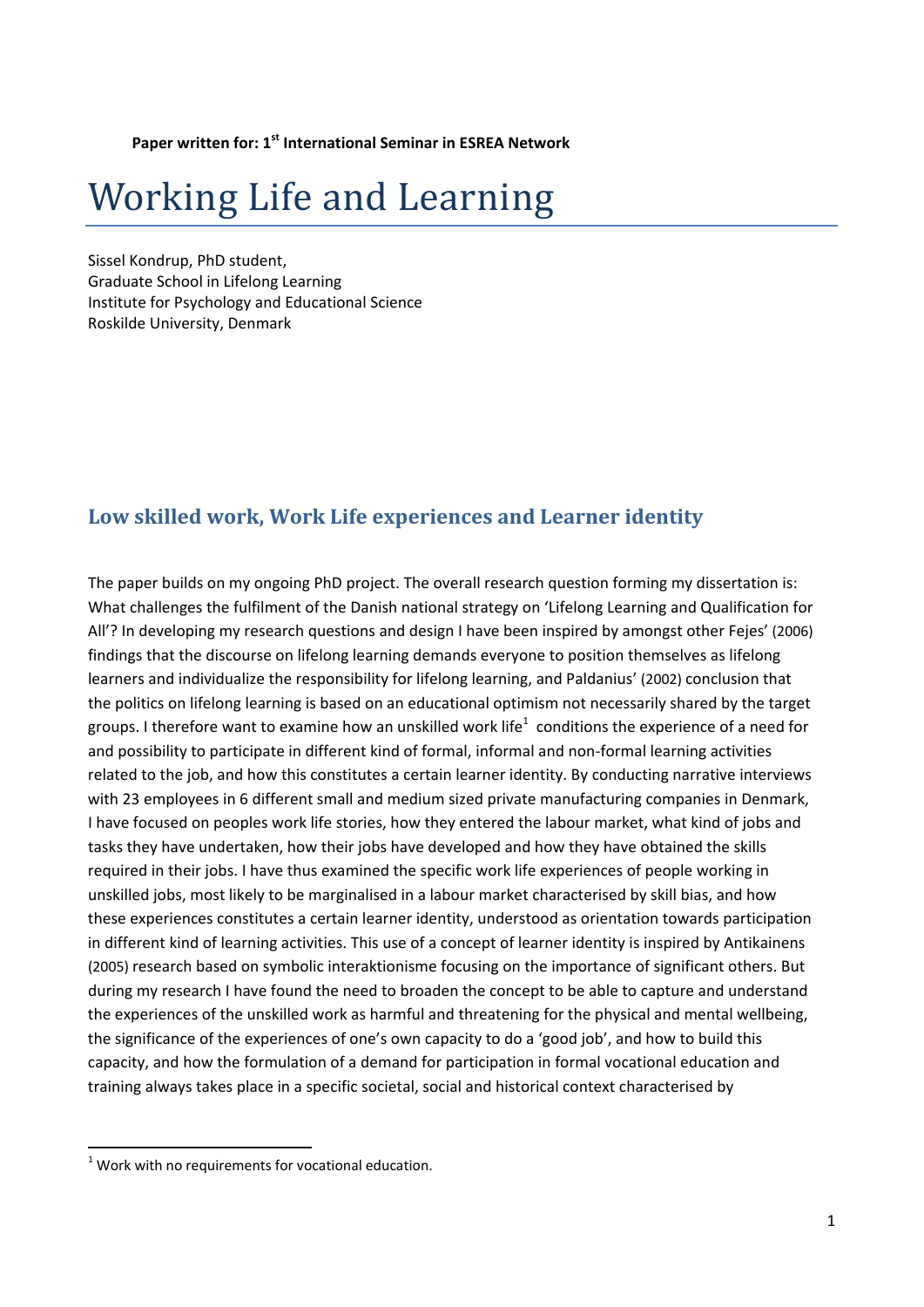ambitendencies, with certain conditions for and consequences of the choice not of the employees own making.

# **Lifelong learning as a requisite for welfare**

The curiosity forming my research interest was a wandering about why people in the most vulnerable positions in the Danish labour market are less likely than others to participate in adult education and training, and thereby develop qualifications securing their future employability in a labour market, characterised by skill‐bias, a decrease in jobs demanding low levels of qualifications and an increasing demand for higher qualified labour. In Denmark these tendencies has been documented in details by the research groups providing the foundation for the three partite committee on Adult Vocational Education formed in 2004 (Trepartsudvalget 2006). The same cross-national tendencies are documented in international research on the distribution of Adult Education and Training i.e. in the International Adult Literacy Survey (IALS), The Adult Literacy and Life skills Survey (ALLS) and Eurobarometer on lifelong learning (Bélanger og Tuijnman 1997, Desjardins et al 2006, Boeren et al 2010)

The emphasis on lifelong learning may be seen in the context of the development of a knowledge economy or a learning society, where learning and development of new qualification is the mean for maintaining and developing individual and societal welfare and wealth (Field 2006). As learning becomes the vehicle of welfare and prosperity the access to learning becomes crucial for economic and social inclusion (Desjardins et al 2006:19). Whether the knowledge economy and learning society are facts or phantasms constructed to legitimize certain political decisions is not a discussion I will engage in here. The point to be made is that if we accept the renewal and development of qualifications as the foundation of societal and individual welfare the access to learning activities and the distribution of education and training becomes crucial.

The increased value ascribed to education in order to meet societal changes and challenges is a international 'hyper‐trend', and cross‐national organizations plays a major role in defining and promoting the concept of Lifelong learning and education (Biesta 2006, Field 2006,Rubenson 2004, Rubenson and Salling Olesen 2007). I do not intend to discuss the development in the international discourse or the relation between transnational strategies promoted by UNESCO, OECD and EU and the national strategies, but just shortly refer that the trend in the political discourse is that lifelong learning is perceived as the main mean in developing competitive knowledge economies, that everybody today is perceived as educable subjects (Fejes 2006) obliged to take responsibility for keeping up with the demands of the global economy (Biesta 2006) and low knowledge‐skilled learners are not only constructed as at risk but also the risk in the knowledge society (Brine 2006).

In Denmark the promotion of lifelong learning is embraced of both government and the social partners (Jørgensen and Warring 2006:186), thus education and training is a central theme in the labour market agreements (Due et al 2004) and in 2007 the government formulated a national strategy for lifelong learning and qualification for all, as a part of the ratification of the Lisbon declaration. The significance of learning and education for securing future welfare can also be seen in the conceptual change in relation to the Danish labour market model. The praised Danish model of *flexicurity* is changing in to a model of *mobication*. The first defines a labour market model combining flexibility and security; the state provides income security during unemployment in order to make workers accept low job security and hereby promote the flexibility of labour. The new model combines mobility and education; employees should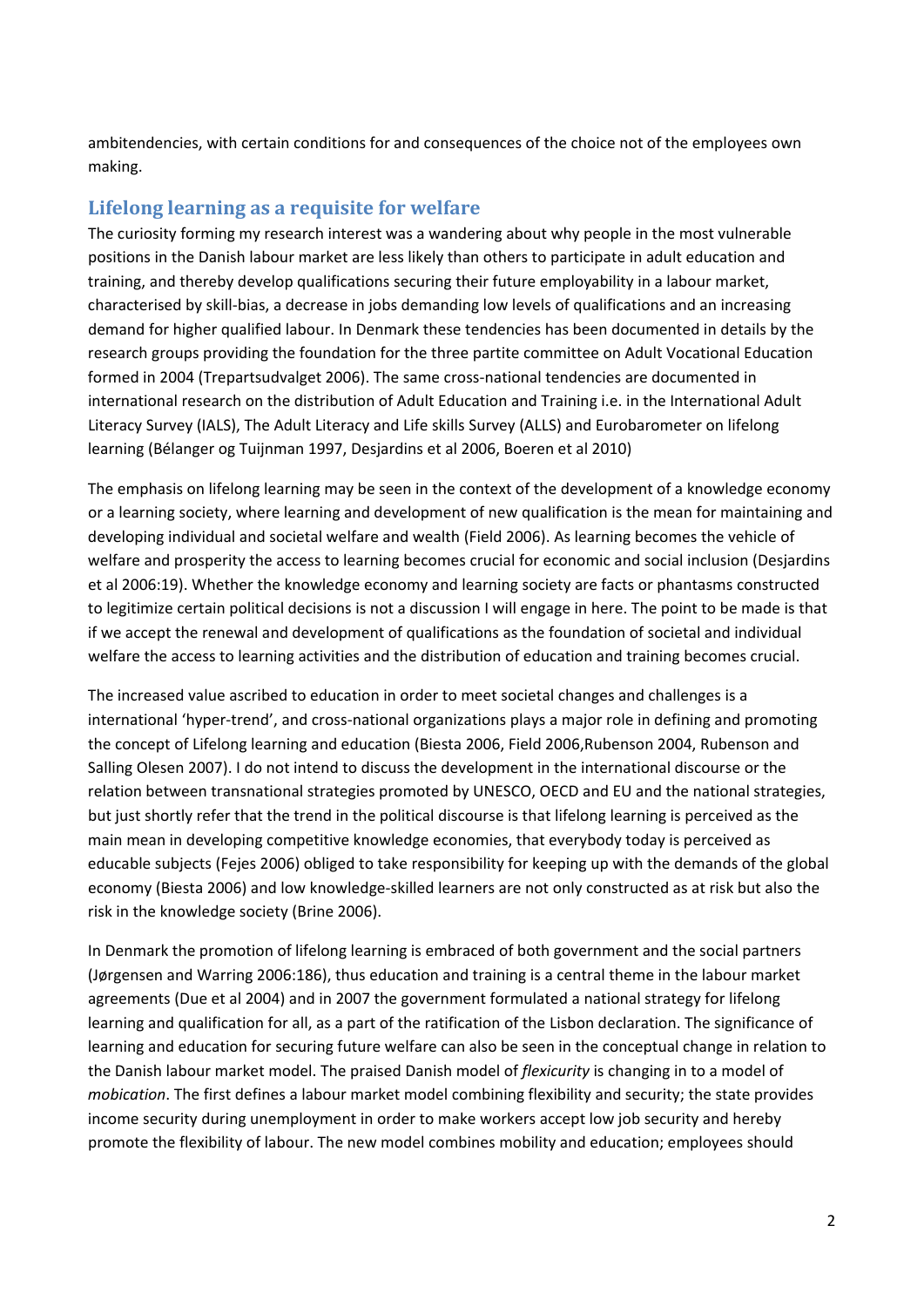obtain employment security by developing qualifications demanded by the labour market enabling them to move between jobs when demand for labour changes. Education becomes the mean to generate a dynamic labour market and obtain employment (Andersen and Pedersen 2010). A lot could be said about this shift from flexicurity to mobication and its implication<sup>2</sup>, but it is not the purpose of this paper. I choose the example to show how the importance of lifelong learning and education manifests across policy sectors in Denmark, becoming a central issue in both educational, labour market and social policies.

Even though education and training is defined as the key to employability and herby to societal integration in a realm where wage labour is crucial for individual and societal reproduction and identity formation and recognition, currently lifelong learning is contributing to the social stratification (Field 2006). The distribution of learning possibilities both when it comes to formal and non‐formal learning is characterized by a Matthew effect. It is well documented that the chances for participation in formal adult education and training is dependent of the long arm of the family, the long arm of the job and the long arm og welfare system (Desjardins et al 2006, Boeren et al 2010), and also the chances for engaging in non-formal learning activities is dependent on peoples position in the labour market (Desjardins et al 2006, Illeris 2004).

# **Understanding patterns of participation**

The emphasis on lifelong learning as a mean to economical and social integration and the enhanced public expenses used on adult education and training has increased the interest among policymakers and researchers on how to legitimize the investments by documenting the individual and societal benefits and in how to ensure an efficient use of the resources (Desjardins 2009). It has become a central issue how to increase the participation in adult education and training. Internationally this has been a core interest of the previous mentioned surveys. Their purpose has been to explore; who participates in what kind of adult education to what extent in order to determine what influences peoples chances to participate, (Desjardins et al 2006, Boeren et al 2010).

Both the international comparative data on participation in adult education and the dominant theoretical perspectives within economics of education and adult education have been dominated by individualistic approaches, with severe consequences for how the inequality in participation patterns are understood and for how the obstacles in supporting lifelong learning for all are addressed (Rubenson and Salling‐Olesen 2007).The international surveys concentrate on the situational and institutional obstacles, downplaying the psychological attitudinal hurdles, and hereby overlooking how the former kind of obstacles can be seen as a expression for the value people ascribe to education and training (Rubenson and Salling-Olesen 2007: 7). Referring to Field Rubenson and Salling‐Olesen emphasize the need to evaluate the subjective perspective of learners in order to understand why non‐participation can be seen as rational or positive (see also Paldanius 2002). Theoretically research on participation has been informed by social‐psychology in order to understand what motivates people to participate in education and training. Cross' theory of Chain‐of‐ Response has played a central role, defining participation as dependent on dispositional, situational and structural barriers, but it fails to address how the main constructs in the model relates to and interact with broader structural and cultural contexts (Rubenson and Salling‐Olesen 2007:12). Human capital theory dominating in economics of education, explain participation as an effect of decisions based on rational (more or less bounded) cost‐benefit analysis of the value of engaging in education and training. Thus

<sup>2</sup> E.g. Desjardins 2009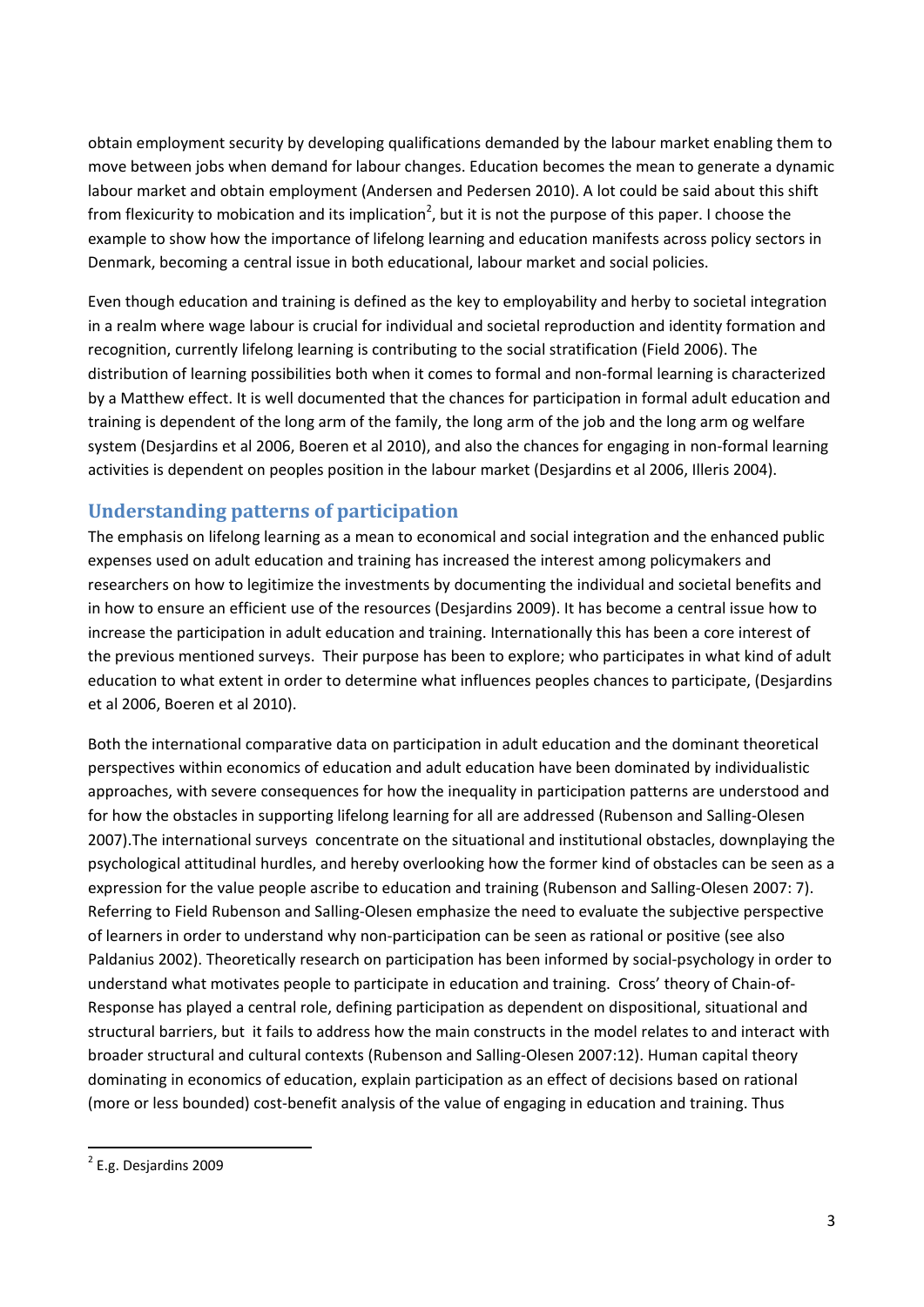reducing the explanation of social phenomenon to individual behaviour, and thereby ignoring the matter of social structures on both micro and macro level (Rubenson and Salling Olesen 2007). Neither one of the perspectives unfold how participation in learning plays a role in peoples life history (Rubenson and Salling‐ Olesen 2007:12).

The dominant approaches to explain participation in adult education and training can be defined as a taking a hindrance/barrier perspective, where people are seen as having an inner motivation to learn, which can be blocked by certain hindrances and barriers (Ahl 2004), but this assumption of an inherent interest for formal education and training has been questioned and problematised (Paldanius 2002, Ahl 2004, 2006). It presupposes that the question of what motivates people is meaningful to the informants and that motivation is an individual attribution which can be understood out of context. Evidence about participation resting on survey data, gives little or no knowledge of the consequences or meaning of participation (Field 2006:130). In order to understand how people perceive the meaning of formal adult education and training, and the need and possibility of participation a qualitative approach may be applied.

Our way of defining the question of participation and motivation is not neutral (Ahl 2006). Based on an analysis of theories of motivation, Ahl shows how the concepts of motivation are developed in order to shape and control the conduct of those who should be motivated. Why motivation, instead of an individual attribute, may be understood as a theoretical construction developed to control human behaviour; *'a euphemism for direction and control'* (Ahl 2006: 402). Ahl's analysis illuminates how the definition of motivation condition the perception of the target groups of educational policies and strategies, and at the same time hides the power relations between those in position to formulate problems and concepts and those defined by it. This analysis conducted by Helene Ahl can be seen as an example of the post structuralistic 'turn' in research of adult learning and education, bringing the relation between research, knowledge, policy discourse, distribution of power and inclusion/exclusion of certain perspective and subject positions to the centre of concern. By illuminating how our concepts in research and policy, not neutral or natural but results of a specific historical development, determines what counts as legitimate positions and knowledge, it has contributed the field of critical research in adult education and training. But pointing to the social construction of legitimate subject positions (Fejes 2006) the post structural accounts leaves the question of why some people and groups are more likely to position themselves as what Fejes (2006) defines as *'adult educable subjects'* than others open. It is my ambition during my project to examine how the unskilled work life can be understood as a specific learning context with specific conditions for experience building conditioning the way workers engage in lifelong learning.

## **Understanding the meaning of lifelong learning**

By applying a life history approach it is possible to widening the understanding of participation and illuminate *"the interplay between participation, structural factors, institutional settings and life history understandings of motives for learning"* (Rubenson and Salling‐Olesen 2007:2). Rubenson and Salling‐ Olesen argue for an approach where individuals have a degree of agency in their learning behaviour *"but* this is always bounded by structures and contexts and by features of the self that constrain choices. These *structures and contexts are always mediated by the subjective understanding and interpretations by the individual"* (Rubenson and Salling‐Olesen 2007:12). In this perspective *"practice is always embedded in a complex of individual life experience, cultural framework of interpretation and conscious as well as unconscious life prospects"* (Rubenson and Salling‐Olesen 2007:12). They argue that learning attitudes must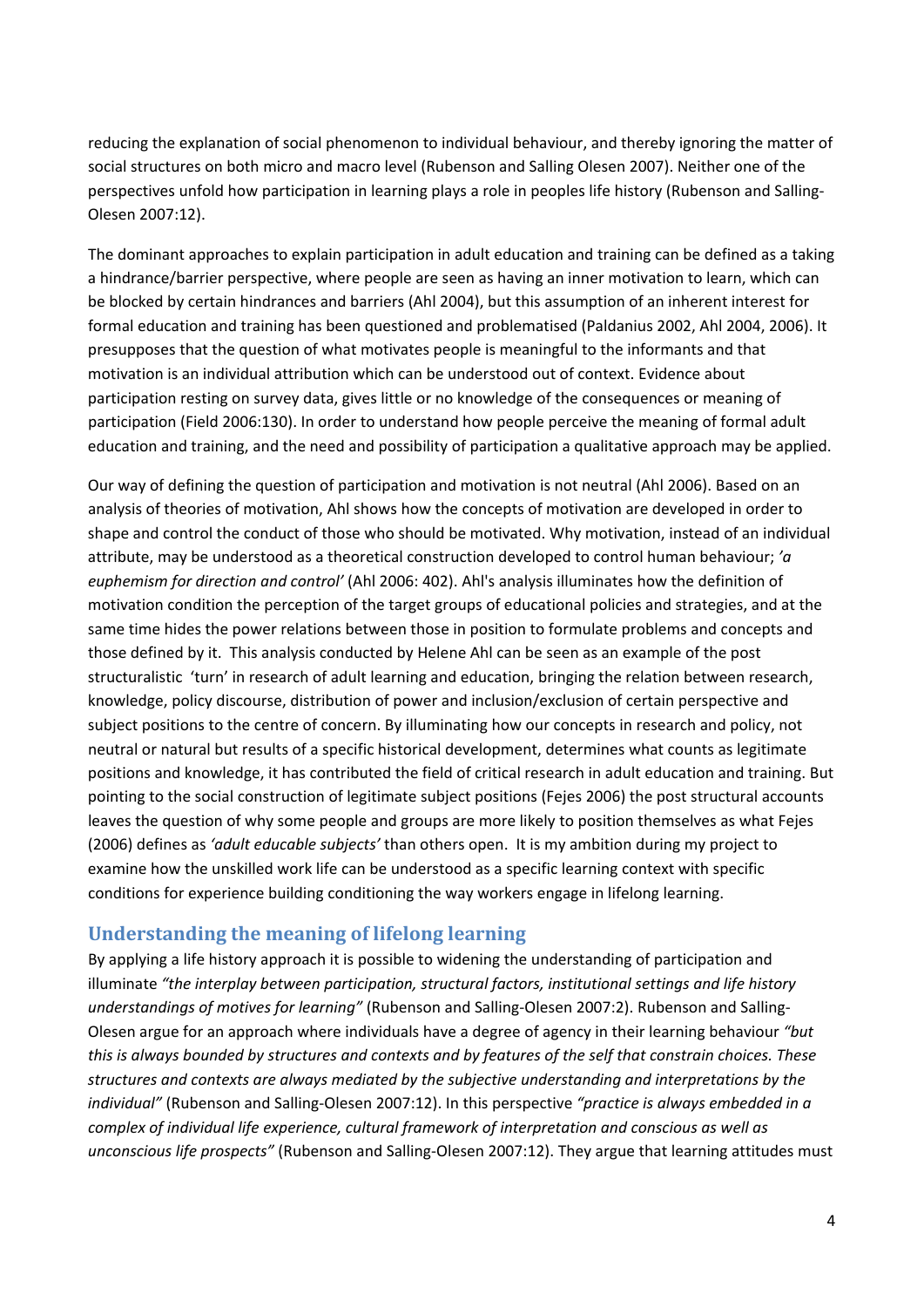be seen as a part of a dialectic identity process, conditioned by earlier experiences and the historical and societal specific context, where motivation to participate and the direction and content of learning results *"from changes in everyday life and are mediated by collective cultural orientations and norms, discourses, and elements or structure including authority and power, which moderate access to and distribution of resources and learning opportunities"* (Rubenson and Salling‐Olesen 2007:13). The dialectical concept of identity stems from the critical theory developed in the Frankfurt School, where consciousness is seen as produced by and presupposed in social practice; *"Consciousness is being produced as well as presupposed* in social practice of everyday life, which means it is a situated and embodied experience, but also that it is *structurally determined as societal history (in this case by the development of societal labour)"* (Rubenson and Salling‐Olesen 2007:14).

According to my previous comment on the limitations of post structural analysis when wanting to understand participation in lifelong learning, I will apply an approach, inspired by critical theory rooted in the traditions from the Frankfurt School, enabling me to grasp the dialectic nature of *identity* and *learning attitudes*. I thus agree with the statement made by Rubenson and Salling‐Olesen, on the challenge for critical research; *"concerned adult educators have to go further than just provide critical discourse analyses. What is called for is the construction of understandings of participation that can inform a counter hegemonic struggle aimed at affecting policies on lifelong learning for all"* (Rubenson and Salling‐Olesen 2007:1). By departing in the concept of work life experiences outlined by Rubenson and Salling‐Olesen I understand subjectivity and what Antikainen defines as *learner identity* (Antikainen 2005) as constructed in a dialectic relation between a the subject and the societal, historical work life forming the horizon for their possible experiences of need and possibility to engage in learning activities. Antikainen applies a concept of learner identity borrowed from Weil, defining learner identity as the value and belief ascribed to different kind of learning activities and their outcome; "*Learner identity suggests the emergence or affirmation of values and beliefs about 'learning,' 'schooling' and 'knowledge"* (Weil quoted in Antikainen 2005:7). *'*This has lead me to the following research question; how does work life experiences influences the formation of a learner identity, defined as the way people perceive participation in different kind of learning activities? In order to grasp the complexity of unskilled work as the context for the development of a learner identity, I have been inspired by Archers stratified concept of reality. She illuminates how identity formation takes place in the involvement in a situation causing emotions connected to our concerns on tree different levels; the natural level referring to the bodily being of humans, the practical level referring to our necessary engagement with material culture and the social level referring to the fact that our actions always will be judged according to the contemporary set of social norms (Archer 2000). In order to cope with the complex and sometimes antagonistic concerns people has to developing a modus vivendi prioritising what is their ultimate concern. To understand why people develop a certain learner identity it is necessary to examine how the experiences from an unskilled work life form specific concerns, and how participation in different kind of learning activities is perceived as a mean to realise the workers modus vivendi.

So in order to answer the research question; What challenge the fulfilment of the Danish national strategy on 'Lifelong Learning and Qualification for All'? With a specific focus on people working in low skilled jobs in SMEs. I will examine how the work life experiences from a career in low skilled work constitute certain conditions for developing the kind of learner identity demanded by the strategy of lifelong learning for all, where everybody is subjected as educable subjects obliged to sustain their employability by lifelong learning and upgrading.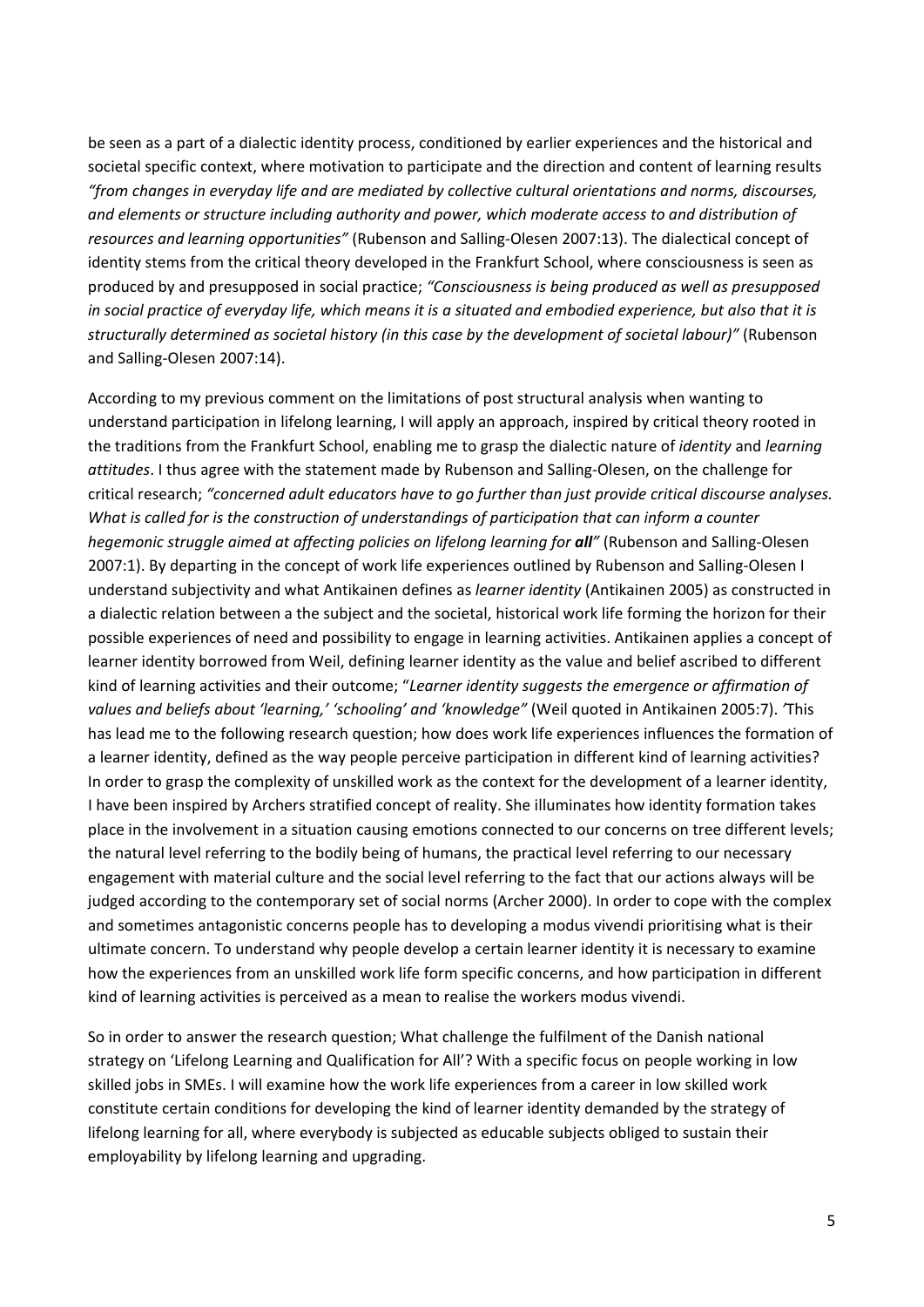In the remaining part of this paper I will concentrate on one of the work life histories I gathered as a part of my project, and what preliminary conclusions it leads me to.

## **The work life story of Marie**

Marie is a 50 year old woman. She has been working in factories the last 30 as an unskilled worker primary packing the products. She tells how she ended up in the occupation by accident. After leaving school she worked one year as domestic help trying to figure out what to do in her life. When the year ended she got a job for the summer working in a factory packing the product, she tells¸*"when you are the vacation* replacement, you do not think that much about it. It was just for a period, you think you should pursue *something. I just did not know what that something should be, right".* When the job ended she still didn't know what to do and when meeting the man, later to become her husband, she got a job at his workplace where they needed employees. Her job consisted of packing and occasionally driving a forklift truck; *"I just* couldn't figure out where to start. Then I meet John, he worked at [a food factory], they needed someone for a shorter period of time, and well, then you start to earn good money, so I just never get started on *anything".* Marie kept working in the factory for 21 years.

During the story, Marie tells that she always has wanted to work with people, and that the dream maybe has been strengthen by the fact that factory work is hard and straining. When the company laid off the workers, moving the production to the other end of the country, Marie and her colleagues were offered the opportunity to get vocational education during the resignation period. And she grasped the chance to realise the dream of changing trade. She started in vocational training to become a dental assistant but when the first school term ended she and the majority of her class couldn't get an apprenticeship. Instead she returned to the company for the remaining period of resignation. A week before the company closed down Marie got a job in another factory, producing plastic packaging. Marie starts work in the section printing the packaging. Her job consisted in loading the machines, refilling the ink and controlling the quality of the print. The division of labour between the industrial operators and the staff packing was clear, but Marie tells how she over time obtained some kind of familiarity with the machines making it possible for her to correct minor errors and keeping the production running, and how this contributed to her work satisfaction; *"there was a difference, some people wants to keep it running. I am probably the generation,* when I am there, I want to do something, make it work, try to do something on my own. I never stood behind the door, always been open to new challenges, right. You could say, the more you are able to do, the more exiting it gets, and, well, I can sort out this out myself, instead of calling a technician". At a time the company decided to up skill some of the staff packing to be more involved in operation the machines, she tells that the production is to limited to offer full skilling to become an industrial operator, instead Marie and a few colleagues attended a one week course but afterwards the work was too busy, so they newer transformed the theoretical knowledge obtained at the course in practice, which she regrets.

When Marie started in the company it was owed by a pharmaceutical company, who were one of their main purchasers, at that time more than 200 peoples were employed in the company. But after some years the company was sold to two private owners, and since then there has been a severe decrease in production and staff. Today the printing section is closed almost down, only employing two workers. Marie has been transferred to the production, where they are 10 workers left, one part time electrician, three industrial operators and six employees packing the products. The work is organized in tree‐shift patterns, from Monday morning until Saturday, with three and sometimes only two workers on the shift. Marie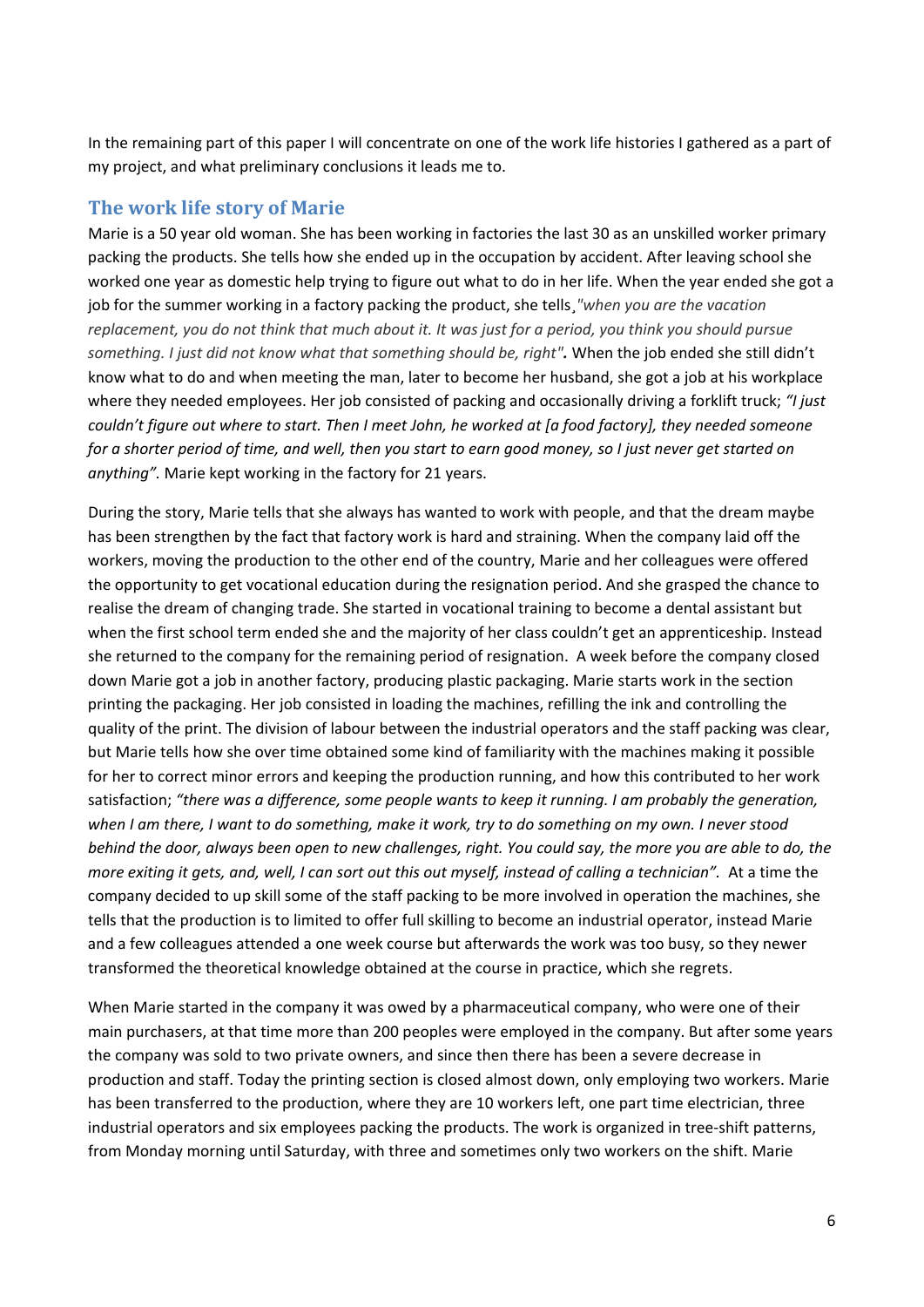works shifting hours one week day, one week night and one week evening, which entails that she is constantly adjusting her circadian rhythm. She tells how exhausting it is to constantly adapt the body and eat and sleep at changing hours, and how the shifting hours are limiting her opportunities to participate in leisure activities. Marie tells that an active private life is important to her and her husband, friends, family, sports and cultural activities like going to the movie or the theatre is crucial for her life quality. She also spends a lot of time working for the local labour union. She explicitly mentions that life is more than work and television, why she find it depressing that the hard factory work and the three‐shift work constrains her possibility to live out an active life.

The development in the business has implied a change in the customer base. The pharmaceutical company and the other major costumers have found other providers, primarily foreign companies in low cost countries, and the remaining costumers are primarily placing minor orders. This has increased the uncertainty. Marie tells that that when finishing the orders to be delivered the next week she doesn't know if there will be any new orders. The economic situation of the workplace is critical, sometimes they have to stop the production due to of lack of supplies and sometimes they run out of coffee; *"But, the most frustration part is, we don't know anything, really. Our economy is not really good. Sometimes we need* supplies. Sometimes we also need coffee beans. I know coffee beans are just a minor issue, right. But it can be frustrating. And when you don't know anything. When you by the end of the month are wondering if the *pay check is coming, and there is no money to maintain the machinery either".* Marie tells how the bad economic situation and the reduction of staff only leaving just enough employees to keep the production going implies that the employees have to make an extra effort. If they call in sick it will cause an extra work load to the remaining colleague, cause a reduction in productivity risk to delay the order and displeasing costumers. And sometimes they have to come in during time off to get the orders done in time. Marie tells that the uncertainty means that she has to take one day or one week at a time, but it sometimes can be difficult to be optimistic. She tells how the uncertainty produces a bad atmosphere between the workers and a lot of gossip at the workplace and in town. She therefore requests the managers to be more informative since it is obvious for everybody that the situation is critical. She is kind of convinced it is only a matter of time before the job will disappear, she hopes for the best, but says that it is up hill at the moment, and ends up concluding that it at least is important to be able to say that she did what she could to maintain her job; "I don't know, and again. I take one week at a time. Well, if it closes, it closes. Then you can only say; I tried to do what I could. I've started it when it stopped and was flexible".

Marie tells that most of her dismissed colleagues are unemployed. There has been a major decrease in especially unskilled jobs in the area, and she sees the possibility for up skilling to another trade as limited, and even if there is a chance for retraining it will not necessarily lead to employment. Marie tells that if the company close down she might try to realise the dream of working with people by becoming a health care worker, but she worries if she will be able to get a job and if she can meet the demands caused by stressful working conditions in the nursing sector.

Marie tells how overwhelming it is to be a newcomer in a factory, before getting the routine and the familiarity with the pace of the machines the workload seems incessant. Over time you obtain the necessary sense of the work enabling you to keep abreast. Until then you have to compensate for the lack of routine by running between the machines. She tells that one of the important skills is to keep abreast of the work, avoiding the extra worked caused when the you don't change the cardboard boxes in time and by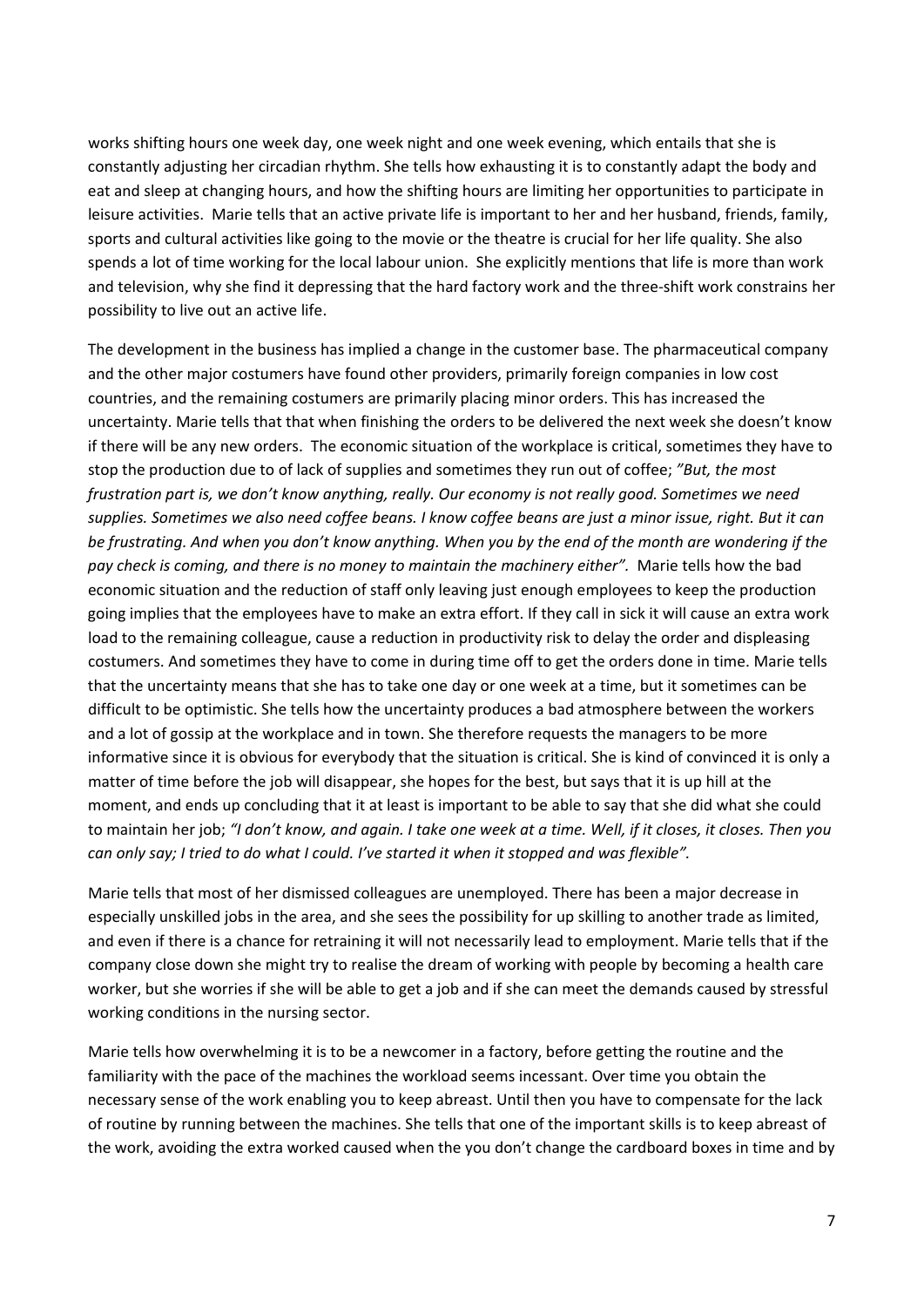thinking ahead and … She tells that the skill comes from life experience, it's the same experience she use in the house work, because it's too late to do the laundry when you are out of clean close. She tells that some people will never learn it because they just aren't minded to work in a factory. Marie tells that they don't use substitutes in the factory because it would do more harm than good to bring in someone not familiar with the work, so even though the work doesn't require any formal qualification, it take some routine to become skilled.

Marie tells that the colleagues try to minimize the strain of the work by taking turns at the different machines, since some are better, in al slower pace than others. She also tells that it is crucial that the quality of the work is obtained. If there someone sent on defected products, it will create unnecessary extra work for the colleague next in line, or causing trouble for the users of the product.

The social environment at the work is important to Marie and she appreciates a good relationship to her colleagues. But she tells how the current work place is definitely not a social workplace, most people mind their own business and the development in the workplace makes it difficult for the colleagues to interact while working, since they work in opposite ends of the floor. She also reports a history of an adverse culture in the factory where some of the workers are self‐centred taking all the good cardboards for themselves, leaving the defect ones for their colleagues, sending defect products from the production to the printing section, or avoiding performing the common task of emptying the containers when full, by hiding their rubbish back until someone else has done the work. She said that this has inflicted on the reputation of the company, while people in town say it is the last place they would want to work. Marie tells have she has come to terms with this, no other job opportunities around, and the factory placed just around the corner from her home.

# **Preliminary findings**

The story of Marie shows how the experience from an unskilled work life leads to diverse and contradictory concerns. It also shows how the formation of a learner identity is closely related to a modus vivendi, the attempt to form liveable balance between the concerns, in a situation not of her own making, and how this process is full of ambivalences leading to severe frustrations, as a result of having to form a liveable balance in an unbearable situation only left to choose between adverse alternatives.

Some of the concerns stems from the experience of the physical consequences of the heavy work and the shifting hours. These imply a prevailing concern of degeneration, and how to protect oneself from the straining elements of the work. It also indicate an incompatibility between the exhausting three‐shift work and her desire of living an active private life, causing frustration saying it can't be right that life is no more than working, eating, sleeping.

Other concerns stems from the experience of what contribute to a satisfying work life. For Marie work satisfaction is associated with; conduction a good job and being sure the quality of the products is good; being able to fix minor problems herself, beyond her formal tasks and good relationships to colleagues.

A third source of concerns is related to the importance of retaining employment. With an extensive reduction in the amount of low skilled job in the local and regional labour market and hereby a minor chance for alternative employment if the current workplace closes down, it becomes essential to sustain the current job in order to stay employed. So the absence of alternative job openings and the doubt that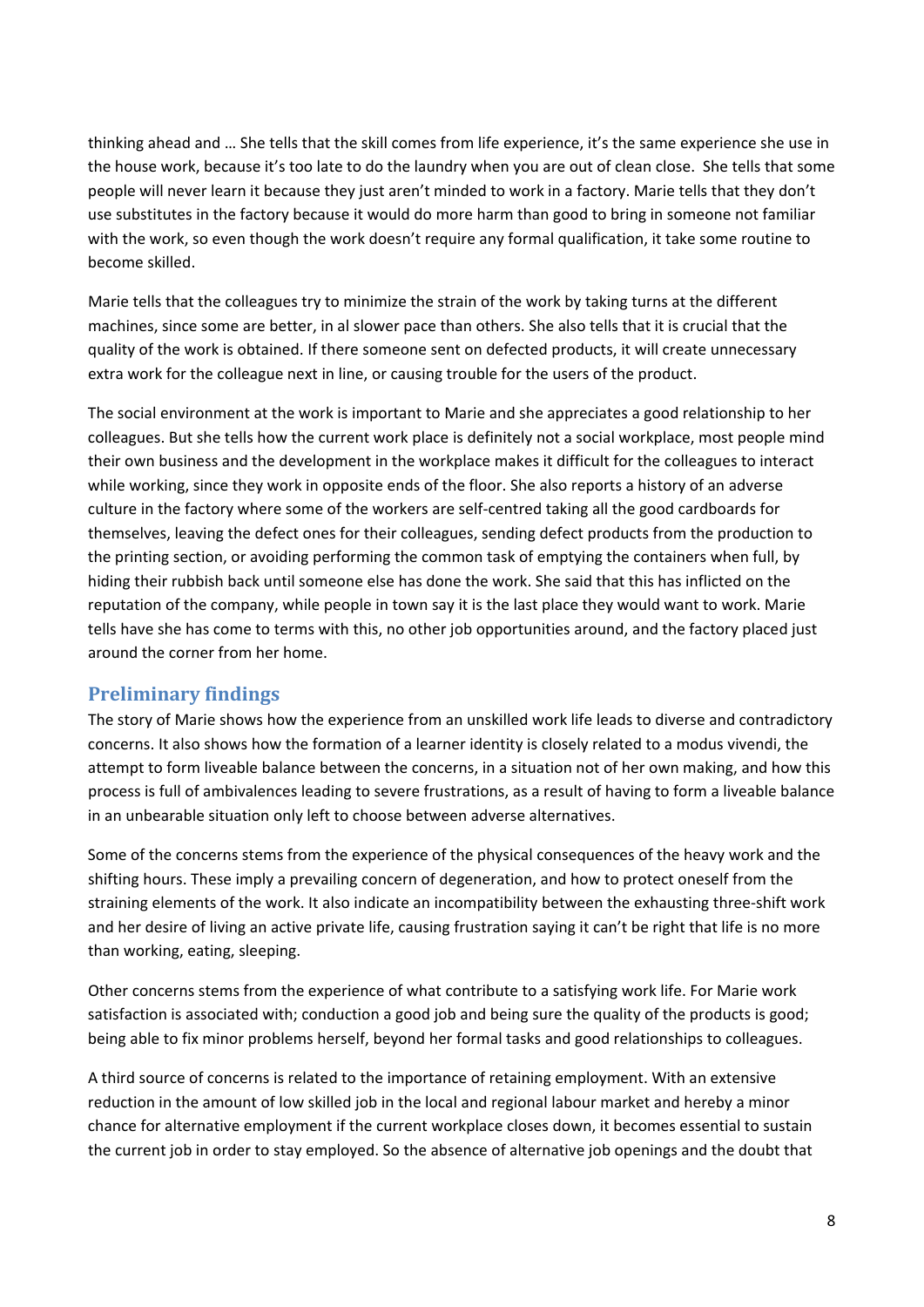even retraining will lead to employment, causes her to fight to sustain her current job, even though it forces her to compromise almost all other concerns.

The critical economic situation of the workplace is a source of uncertainty and oppressive atmosphere amongst the employees. Marie reports how it enforces her to live one day at a time, and to do everything she can to keep the production going...

The ultimate concern about sustaining the workplace in order to retain employment has consequences for her experience of the need and possibility to participate in learning activities, and hereby for her development of a learner identity.

The limited need of qualifications in the current job make the possibility to participate in different form of learning activities in relation to the job irrelevant. The work conditions with only enough employees to keep the production going preclude the possibility of participating in formal education during work hours and the shifting hours makes it almost impossible for her to attend education in her spare time. It's a general experience in many of the conducted interviews, that the possibility to participate in formal education I quite limited working in a small company. Especially during the last decade the increased economic pressure and international competition from low wage countries has resulted in a reduction of employees, leaving only just enough employees necessary to keep the production going. Absence resulting from sickness or education will imply a risk of reducing or even stop the production, exceeding the schedule and dissatisfy the remaining costumers. So claiming ones contractual rights for formal education will undermine the possibility to keep the current job.

Finally the work life story of Marie shows, how the experience of inability to influence her situation in any pivotal way has major personal effect. She can make sure the orders are done in time, but she can do nothing to increase the demand for the products and for her labour. Perceiving the factors determining the fulfilment of her ultimate concern (future employment) out of reach and therefore being unable to influence and control the circumstances in any critical way, results in feelings of powerlessness, frustration and even despair.

According to the work life experiences of Marie and her current situation the position of being a lifelong learner, taking responsibility for her own learning will not be the mean to fulfil her ultimate concerns, actually an insistence on her formal rights to education could undermine her possibility of staying employed.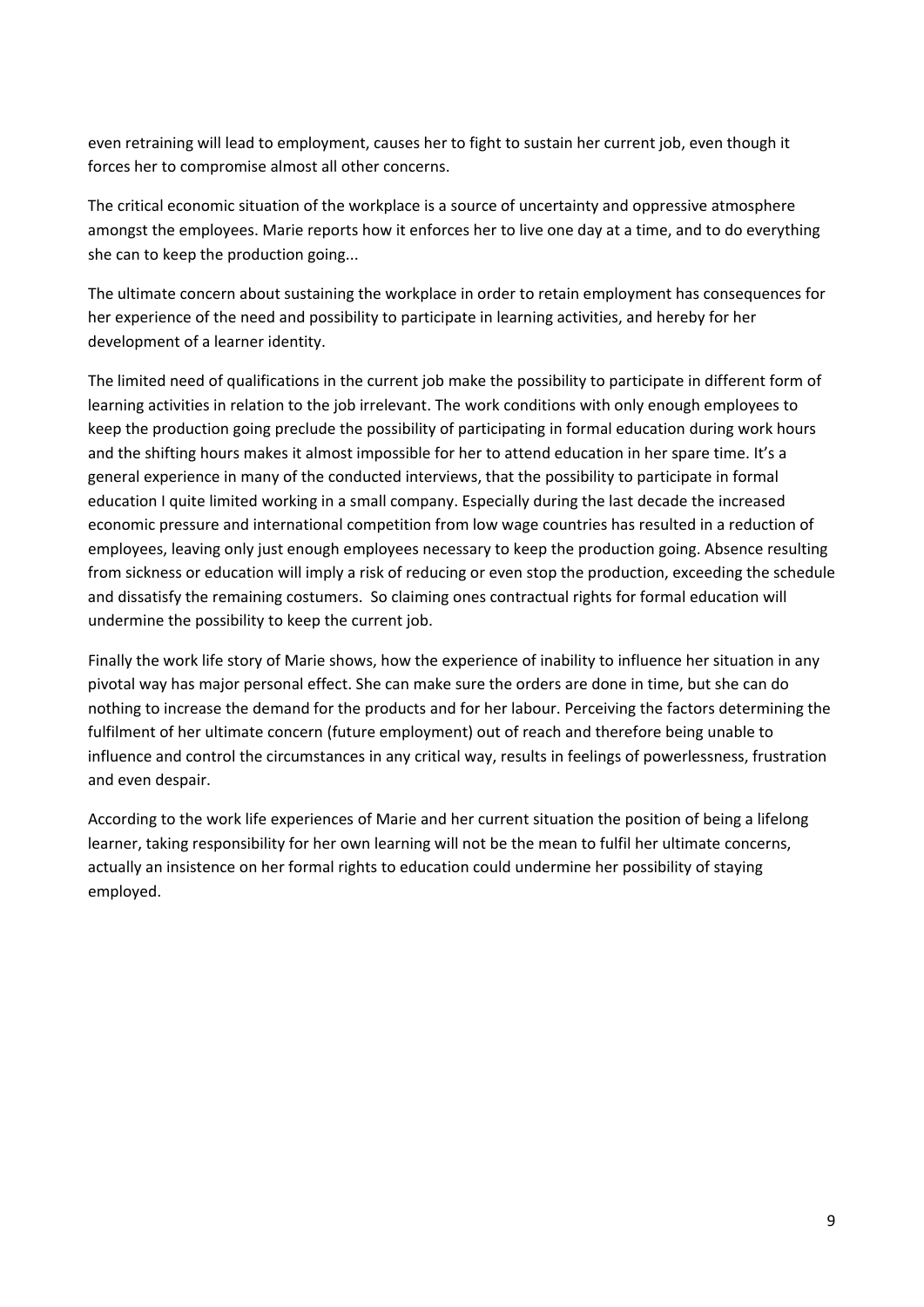#### **References**

- Ahl, Helene (2006) *Motivation in adult education: a problem solver or a euphemism for direction and control?* In: International Journal of lifelong education vol. 25 nr. 4 2006.
- Ahl, Helene (2004) *Motivation og vuxnas lärande – En kundskapsöversikt och problematisering*. Forskning i Fokus nr. 24, Myndigheten för skolutveckling, Kalmar
- Andersen, Søren Kaj og Ove Kaj Pedersen (2010) *De nordiske landes konkurrencedygtighed ‐ fra flexicurity til mobication* FAOS Forskningsnotat nr. 107, Københavns Universitet 2010.
- Antikainen, Ari (2005) *Participation I adult education in a Nordic context* http://cc.joensuu.fi/~anti/publ/in\_english/186.pdf
- Bélanger, Paul and Albert Tuijnman (1997) *The 'silent explosion' of Adult Learning* In: Paul Bélanger og Albert Tiujnman (red.) New Patterns of Adult Learning: A six‐country comparative study. Pergamon.
- Biesta, Gert (2006) *what's the point in Lifelong Learning if Lifelong Learning Has No Point? On the Democratic Deficit of Policies for Lifelong Learning*, In: European Educational Research Journal, Vol. 5 no. 3&4 2006
- Boeren, E og I Nicaise og Herman Baert (2010a): *Theoretical models of participation in adult education: the need for an integrated model,* In: International Journal of Lifelong education, Vol. 29. No.1, 2010
- Brine Jacky (2006) Lifelong learning and the knowledge economy: those that know and those that do not‐ the discourse of the European Union In: British Educational Research Journal Vol. 32, No. 5, October 2006, pp. 649‐665
- Desjardins, Richard (2009) *The rise of education as an economic policy tool: some implications for education policy research* In: Desjardins, Richard og Kjell Rubenson (2009) (red.) Reseach of vs Research for Education Policy – In an Era of Transnational Policy‐making, Verlag Dr. Müller, Saarbrücken
- Desjardins, Richard, Kjell Rubenson and Marcella Milana (2006) *Unequal chances to participate in adult learning: international perspectives*, UNESCO: International Institute for Educational Planning, Paris
- Due, Jesper, Jørgen Steen Madsen og Ane Kolstrup (2004): *Overenskomsternes bestemmelser om efter‐ og videreuddannelse*, FAOS Forskningsnotat nr. 054, Københavns Universitet 2004.
- Fejes, Andreas (2006) *Constructing the adult learner – a governmentality analysis*, Lindköping studies in Education and Psychology No. 106
- Field, John (2006) *Lifelong learning and the New Educational Order*, Trentham Books, Stoke on Trent
- Illeris m.fl. (2004) *Læring i arbejdslivet*, Roskilde Universitetsforlag
- Paldanius, Sam (2002) *Ointeressens rationalitet*, Linköping Universitet